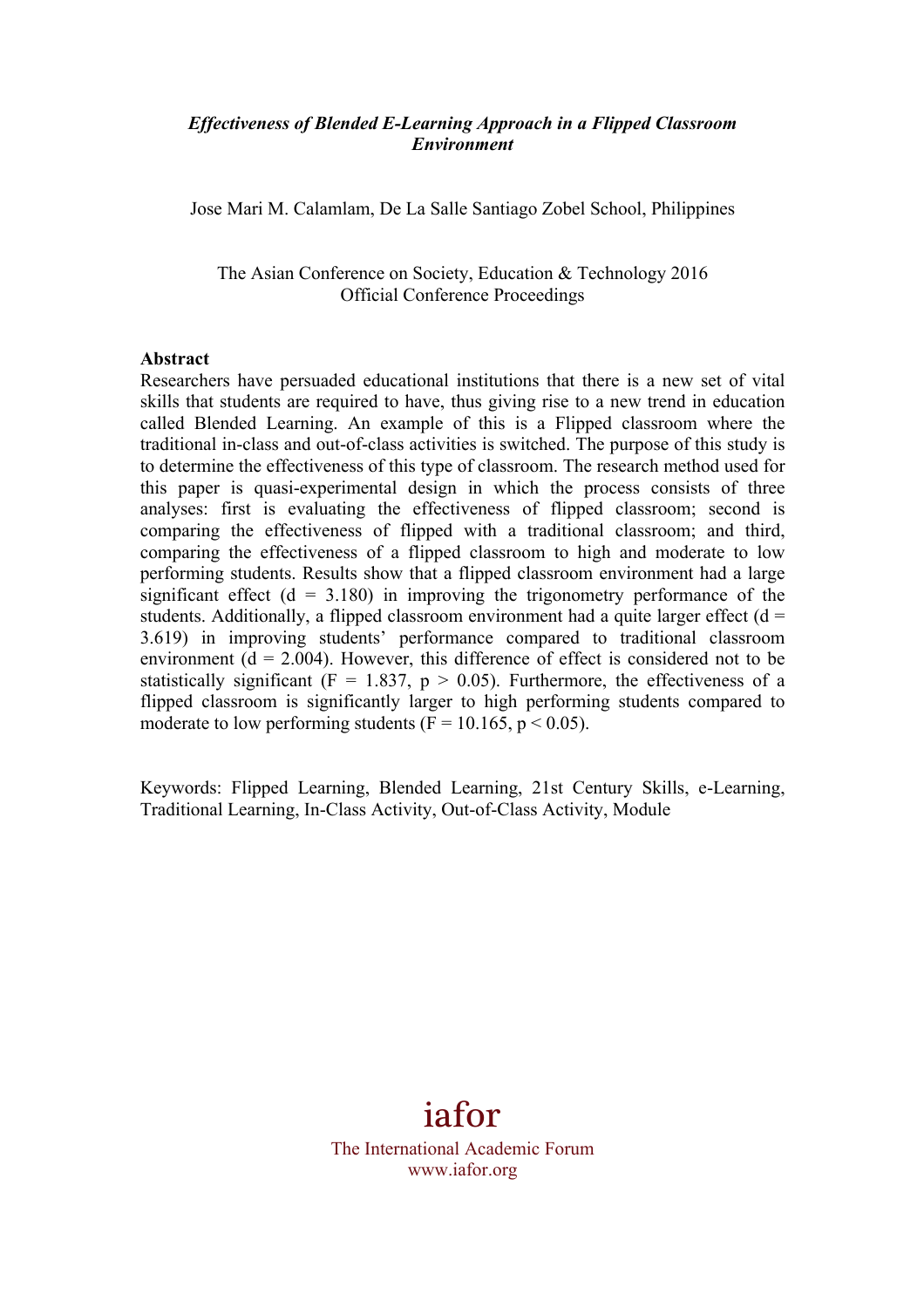#### **Introduction**

The 21st century offers new opportunities due to the emergence of new ideas and technology. On the other hand, it also offers new challenges. Information where students could attain knowledge is very accessible because of new technology. However, knowledge itself is not enough. Researchers have proposed and subsequently persuaded educational institutions that there is a necessary set of skills that students require to be successful in the 21st century (Schgrader & Lawless, 2011). A student must have the skills on how to use their knowledge. These skills include thinking critically, applying knowledge to new situations, analyzing information, comprehending new ideas, communicating, collaborating, solving problem, making decisions (Partnership for 21st Century Skills, 2011). These skills are further defined into three broad categories: information and communication skills, thinking and problem-solving skills, and interpersonal and self-directional skills. With this development in education, it was imperative to acquire a new approach in methodology, hence blended learning was born.

The term "blended learning" is increasingly being popular in both academic and corporate circles; even so, this term does not give a universal definition that educators could use (Graham, 2004). Definitions were suggested by various authors but still focused on a central idea – combination of approaches, technologies, and methodologies (Sharma, 2010). Three definitions of blended learning are considered relevant: blended learning is the integrated combination of traditional learning with web based on-line approaches; blended learning is the combination of media and tools employed in an e-learning environment; and, blended learning is the combination of a number of pedagogic approaches.

The importance of blended learning came from the fact that traditional and online learning had their limitations. A physical classroom training program limits the access to only those who can participate at a fixed time and location, whereas a virtual classroom event is inclusive of remote audiences (Singh, 2003). However, if teachers rely too much in e-learning and disregard face-to-face instruction, students might not experience the full extent of benefits learning in communities could offer (Hrastinski, 2008). In blended learning, the combination of two approaches could complement the limitations of the other. The value of this approach could be attributed to six benefits it could bring (Osguthorpe & Graham 2003) viz., (1) pedagogical richness, (2) access to knowledge, (3) social interaction, (4) personal agency, (5) cost effectiveness, and (6) ease of revision.

As has been mentioned, blended learning is the combination of learning approaches and one example of which is a flipped classroom. By definition, a flipped classroom is an educational technique that consists of two parts: interactive group learning activities inside the classroom and direct computer-based individual instruction outside the classroom (Bishop & Verleger, 2013). Combining interactive group learning and direct individual instructions such as a flipped classroom is a good example of blended learning. Studies suggest specific advantages of flipping classrooms. To start with, teachers who use flipped classrooms have time to work individually with students (Steed, 2012). Another benefit of flipping classrooms is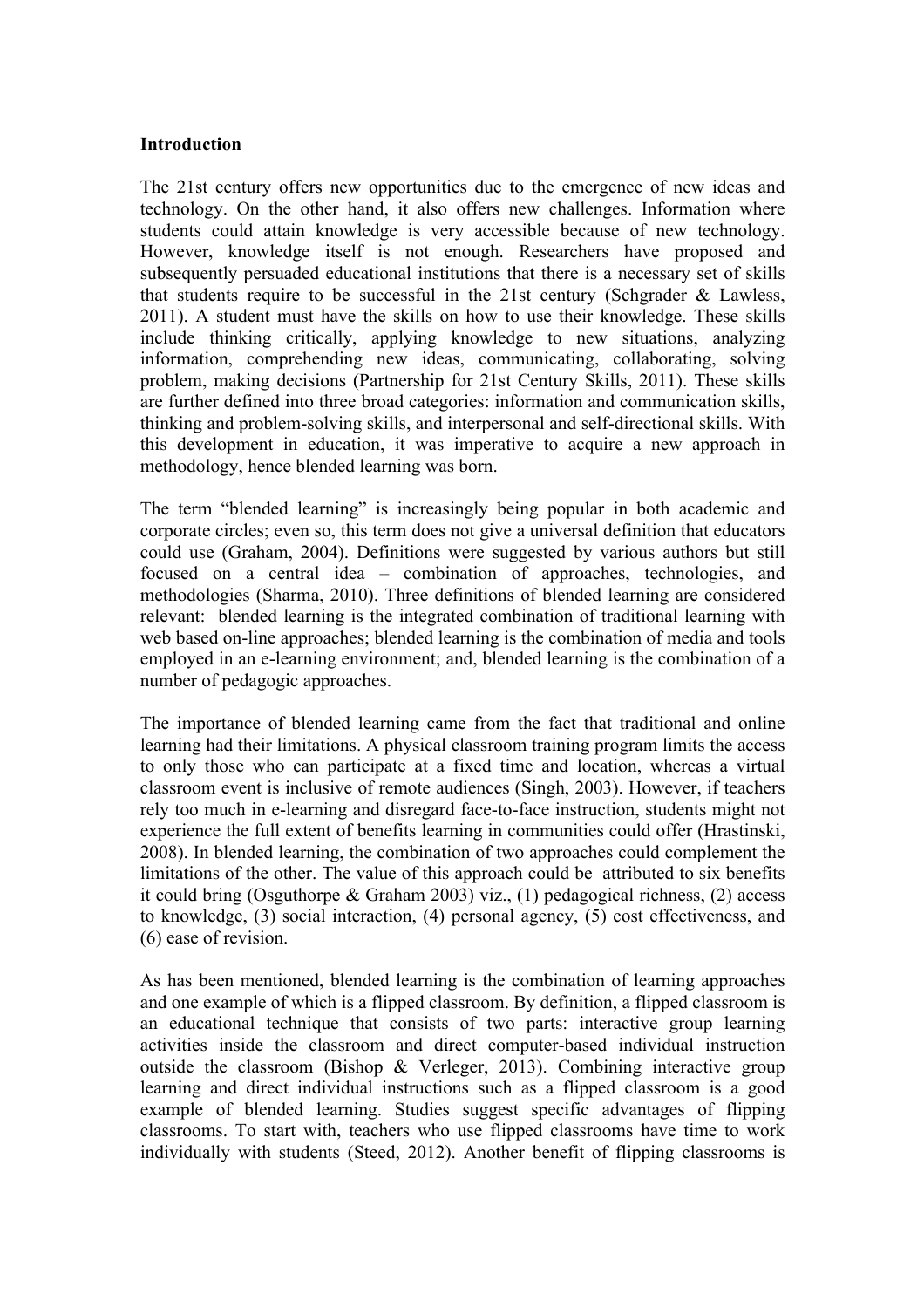that classroom time will be spent working through problems, advance concepts, and engaging in collaborative learning (Tucker, 2012).

Even though blended learning, specifically flipped classroom, is a trend to cater to 21st century needs, there is limited amount of scholarly research on its effectiveness (Bishop & Verleger, 2013). Due to this gap, the researcher wanted to pursue a study to evaluate the efficiency of a blended e-learning approach thru a flipped classroom.

The main problem of the study is to determine the effectiveness of blended e-learning approach in a flipped classroom environment. The study sought to investigate the effectiveness of flipped classroom in improving students' trigonometric achievement, to compare students' performance under flipped classroom and traditional classroom, and to evaluate the extent of effect of flipped classroom to the achievement of high and moderate to low performing students.

#### **Conceptual Framework**

The study aims to evaluate the effectiveness of Blended e-learning Approach in a Flipped Classroom Environment. Blended learning suggests a number of definitions that address combination of approaches, technologies, and methodologies of learning (Sharma, 2010). In this study, the considered definition of blended learning is the combination of traditional learning and web based on-line learning (e-learning) approaches (Oliver &Trigwell, 2005). Traditional learning refers to lecture method where students listen to explicit instruction from the teacher. Alternatively, e-learning refers to the intentional use of networked information and communications technology in teaching and learning (Naidu, 2006). Blended learning has a myriad of learning formats: synchronous physical formats, and self-paced asynchronous formats (Singh, 2003). First, synchronous physical formats refer to face-to-face approaches where activities are done in the classroom with teacher supervision. Second, selfpaced asynchronous formats refer to on-line methods done outside of the classroom, without live teacher supervision and students dictate their own pace.

Today, a blended learning program may combine one or more of the dimensions, thus the study chose the simplest level  $-$  a blended learning experience that combines offline and online forms of learning where the online learning usually means "over the Internet or Intranet" and offline learning happening in a more traditional classroom setting (Singh, 2003). This dimension of blended learning is associated with flipped classrooms. By definition, flipped classroom is an educational technique that consists of two parts: activities inside the classroom, and activities outside the classroom (Bishop & Verleger, 2013). In this study, in-class activities employ groupbased interactive learning activities inside the classroom, citing student-centered learning theories thru synchronous physical formats of learning approaches (Bishop & Verleger, 2013). On the other hand, out-of-class activities employ individual on-line learning activities outside the classroom thru synchronous online (live e-learning) and self-paced asynchronous formats of learning approaches (Bishop & Verleger, 2013).

The study evaluated the effectiveness of blended learning approach using a flipped classroom environment. In evaluating, the study considered two procedures: First is comparing the efficiency of a flipped classroom environment with the efficiency of traditional classroom settings. Comparison of the approach being studied to normal setting determines if flipped classroom causes a significant improvement to students'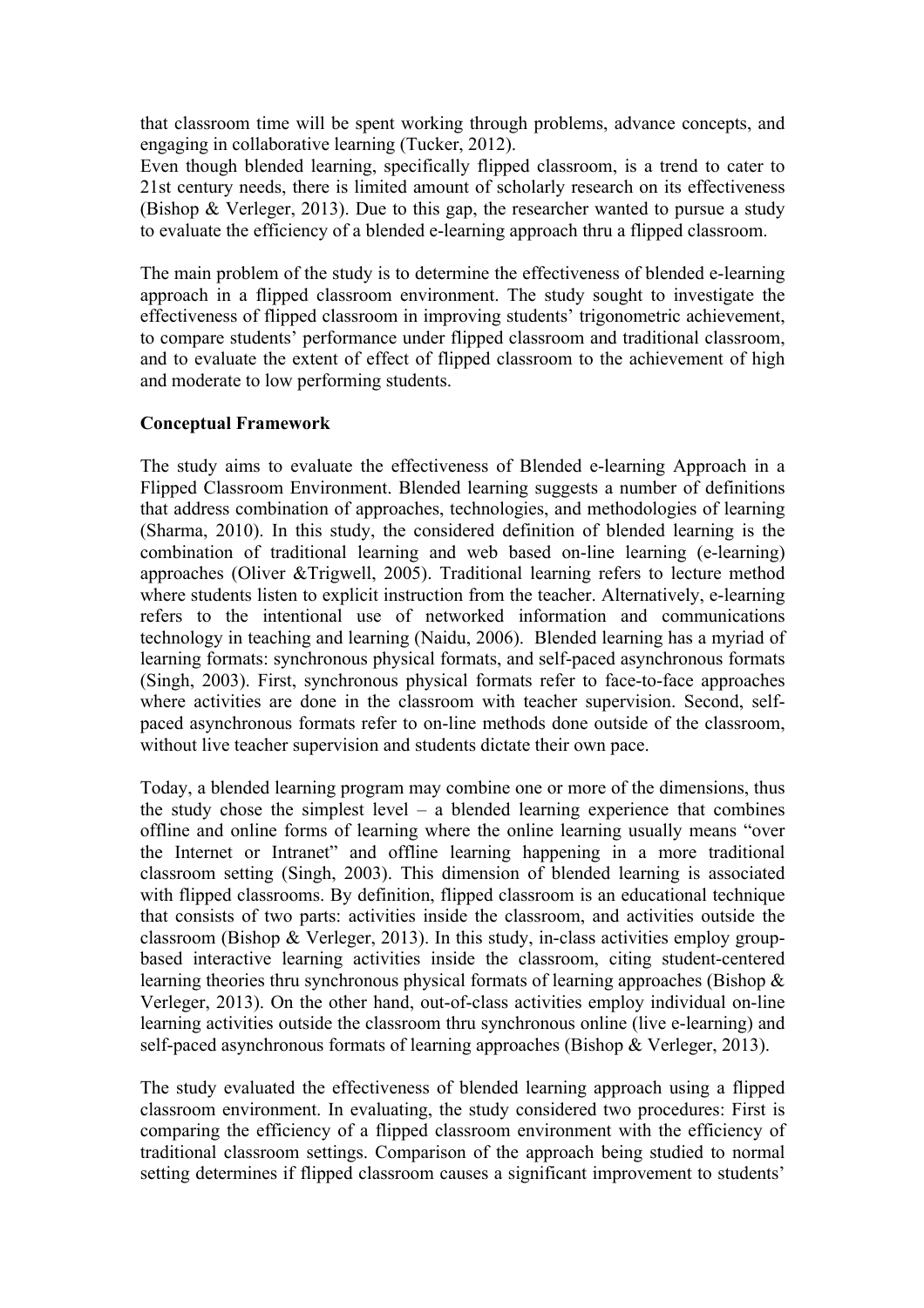output. Second is determining the efficiency of a flipped classroom to high performing students and moderately to low performing students. The summary of the framework is reflected on the diagram shown in Figure 1.



Figure 1: Conceptual Framework

# **Review of Related Literature**

# *Blended Learning*

Blended learning is an increasingly popular approach in education. However, various authors suggest different definitions of it. Sharma (2010) suggests a set of definition based on its combination of approaches, technologies, and methodologies. Three definitions were provided in his study: blended learning is the integrated combination of traditional learning with web based on-line approaches; blended learning is the combination of media and tools employed in an e-learning environment; and, blended learning is the combination of a number of pedagogic approaches. Graham (2004) also agreed that blended learning has no uniform definition. The study provides also three definitions: combining instructional modalities, combining instructional methods, and combining online and face-to-face instruction. Even though blended learning has a number of definitions, they are mostly just variations of a few common themes.

The original use of the phrase "blended learning" was often associated with simply combining traditional classroom training with e-learning activities. However, the term has evolved to encompass a much richer set of learning strategies or dimensions (Singh, 2004). According to Singh (2004), blended learning is expanded to five dimensions. The first is the simplest level - a blended learning experience that combines offline and online forms of learning where the online learning usually means "over the internet or intranet" and offline learning that happens in a more traditional classroom setting (Singh, 2004). Second is the blending of a self-paced and live, collaborative learning. Self-paced learning implies solitary, on-demand learning at a pace that is managed or controlled by the learner. Collaborative learning, on the other hand, implies a more dynamic communication among many learners that brings about knowledge sharing (Singh, 2004). Third is the combination of structured and unstructured learning. Formal learning program is in organized content with specific sequence like chapters in a textbook. On the other hand, most learning in the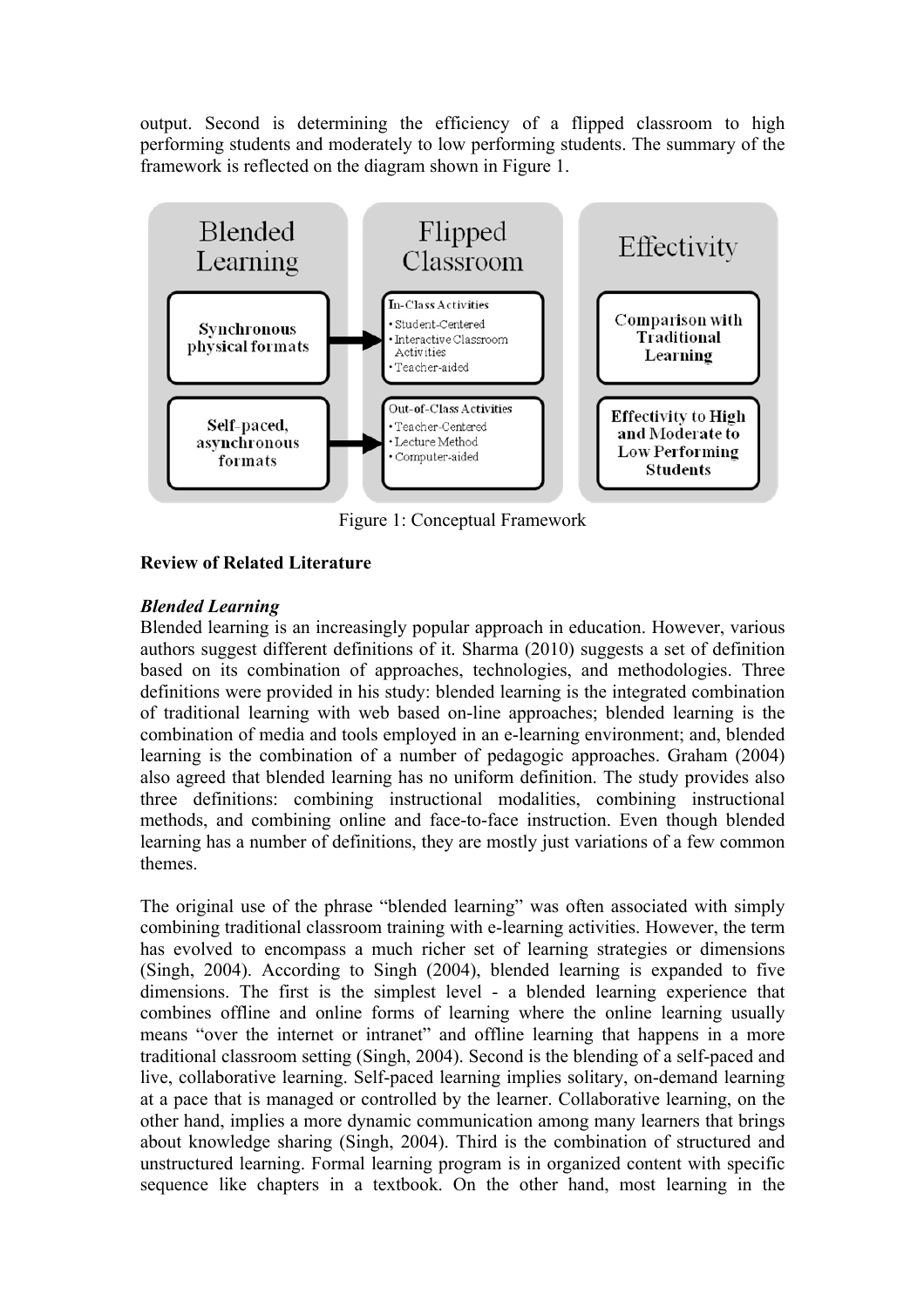workplace occurs in an unstructured form via meetings, hallway conversations, or email (Singh, 2004). The fourth dimension is blending custom content with off-theshelf content. Off-the-shelf content is by definition generic—unaware of an organization's unique context and requirements. However, generic self-paced content can be customized today with a blend of live experiences or with content customization (Singh, 2004). Fifth level is blending learning, practice, and performance support. Perhaps the finest form of blended learning is to supplement learning with practice and just-in-time performance support tools that facilitate the appropriate execution of job-tasks (Singh, 2004).

Blended learning does not have a universally accepted categorization. Some studies were done to set up their types of blended learning. A study from Kleber (2015) offers a tangible delineation of blended learning into four models: rotational, flex, a la carte and enriched virtual.

- (1) Rotational model (station, lab, modified flipped, individual): Students move from one activity or location to mix digital teaching tools and mentored application.
- (2) Flex: Credit recovery model where students work independently at an individualized pace with face-to-face support and activities.
- (3) A la Carte: Students take a course entirely online to supplement their regular in class work.
- (4) Enriched virtual: A course or subject in which students have required, face-toface learning sessions with their teacher of record and then are free to complete their remaining course work remotely.

The sudden increase of blended learning is caused by the benefit it causes in the educational community. A number of studies are dedicated to explore blended learning, specifically its relevance to teacher instruction. According to Zackerman (2012), the more video segments focus on targeted bursts of context, including the 'back story' or 'field truth,' the more learner consumption and appreciation grows, the more delivery of instruction becomes an effective training. Results from Al Musawi (2011) showed that there is a dramatic rise in using blended learning approaches which also made a significant grade improvement for blended learning courses over entire online courses. Osguthorpe & Graham (2003) identified six benefits it could bring: (1) pedagogical richness, (2) access to knowledge, (3) social interaction, (4) personal agency, (5) cost effectiveness, and (6) ease of revision.

#### *Flipped Classroom*

Flipping classroom means that activities that have traditionally taken place inside the classroom now take place outside the classroom and vice versa (Bishop and Verleger, 2013). This model involves the teacher delivering the 'taught' element outside of the classroom. Students complete this element of their learning prior to attending the lesson (Steed, 2012). This implies that the usual lecture methods were done as homework while usual activity assigned sheets were done inside the classroom. However, studies suggest that flipping classroom is more than flipping lectures to assignments. Flipping' a lesson means providing students with a video that explains the concepts, structure and skills, so that when they get to class, after doing a quick re-cap, they can get into a real 'workshop' of learning (Abbey, 2013). Classroom activities must not just be individual seat works, interactive should be group learning activities inside the classroom instead (Bishop and Verleger, 2013).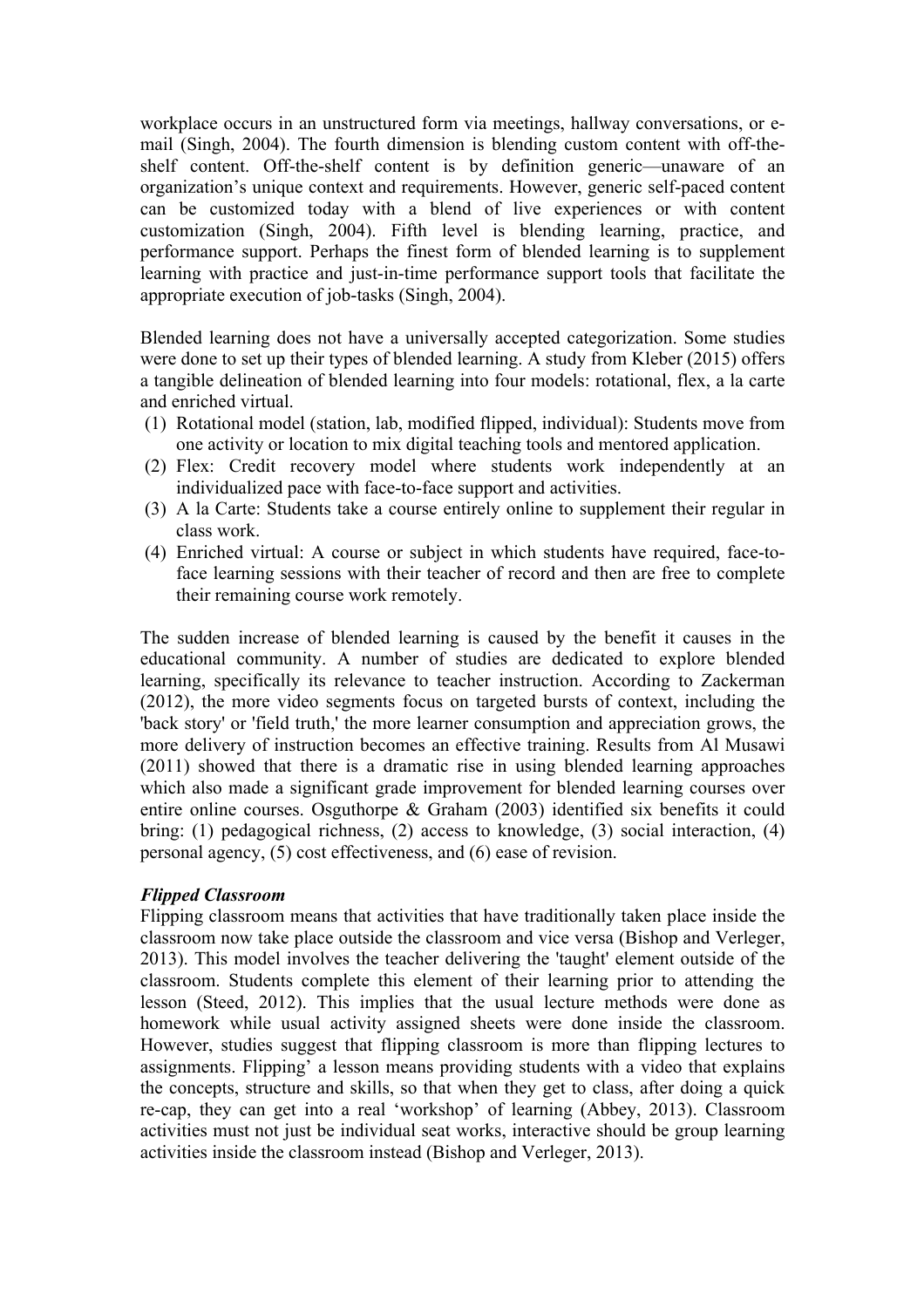A flipped classroom is an educational technique that consists of two parts: interactive group learning activities inside the classroom, and direct computer-based individual instruction outside the classroom (Bishop and Verleger, 2013). The combination of these two processes is what makes up the flipped classroom. A graphic representation of this concept is shown in Figure 2.



Figure 2: Flipped Classroom

*(Adopted from the Flipped Classroom: A Survey of the Research by Bishop & Verleger, 2013)*

It is to be noted that a flipped classroom is different form flipped learning. It is not necessary that a flipped class could result to a flipped learning (Flipped Learning Network, 2014). Implementers of such method should be aware of the dimensions for an effective flipped classroom, thus the Flipped Learning Network provides the "Four Pillars of F-L-I-P". These pillars are: Flexible Environment, Learning Culture, Intention Content, and Professional Educator (Hamdan, McKnight, Arfstrom, 2013). Standards on what should be expected in each pillar are included in Table 1.

|                         | Table 1: The Four Pillars of F-L-I-P                                       |  |  |  |  |
|-------------------------|----------------------------------------------------------------------------|--|--|--|--|
| <b>Flexible</b>         | $\checkmark$ I establish spaces and time frames that permit students to    |  |  |  |  |
| Learning                | interact and reflect on their learning as needed.                          |  |  |  |  |
|                         | $\checkmark$ I continually observe and monitor students to make            |  |  |  |  |
|                         | adjustments as appropriate.                                                |  |  |  |  |
|                         | $\checkmark$ I provide students with different ways to learn content       |  |  |  |  |
|                         | and demonstrate mastery.                                                   |  |  |  |  |
| <b>Learning Culture</b> | $\checkmark$ I give students opportunities to engage in meaningful         |  |  |  |  |
|                         | activities without the teacher being central.                              |  |  |  |  |
|                         | $\checkmark$ I scaffold these activities and make them accessible to all   |  |  |  |  |
|                         | students through differentiation and feedback.                             |  |  |  |  |
| <b>Intentional</b>      | $\checkmark$ I prioritize concepts used in direct instruction for learners |  |  |  |  |
| Content                 | to access on their own.                                                    |  |  |  |  |
|                         | $\checkmark$ I create and/or curate relevant content (typically videos)    |  |  |  |  |
|                         | for my students.                                                           |  |  |  |  |
|                         | $\checkmark$ I differentiate to make content accessible and relevant to    |  |  |  |  |
|                         | all students.                                                              |  |  |  |  |
| <b>Professional</b>     | $\checkmark$ I make myself available to all students for individual,       |  |  |  |  |
| <b>Educator</b>         | small group, and class feedback in real time as needed.                    |  |  |  |  |
|                         | $\checkmark$ I conduct ongoing formative assessments during class          |  |  |  |  |
|                         | time through observation and by recording data to inform                   |  |  |  |  |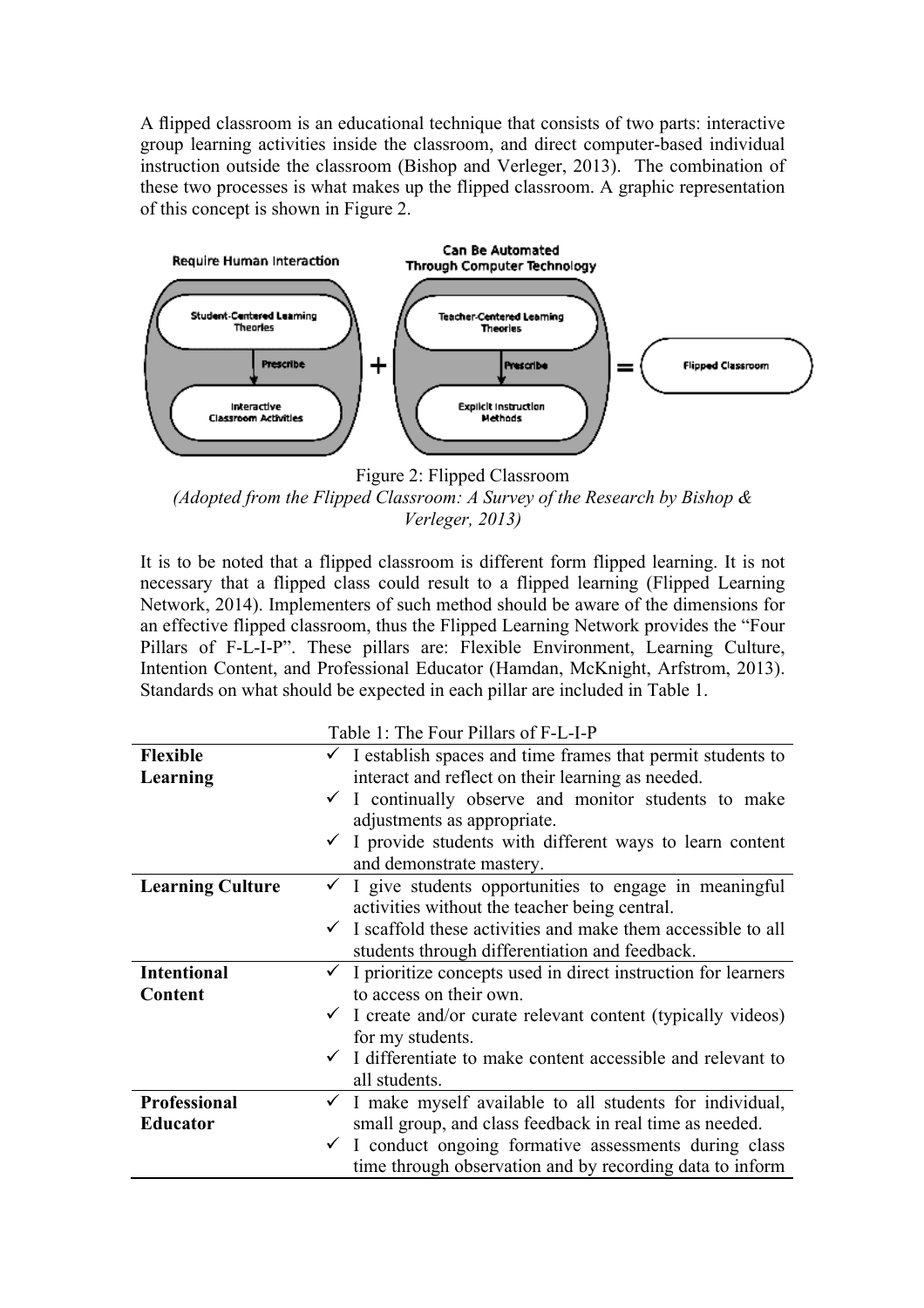| future instruction.                                                  |  |  |  |  |
|----------------------------------------------------------------------|--|--|--|--|
| $\checkmark$ I collaborate and reflect with other educators and take |  |  |  |  |
| responsibility for transforming my practice.                         |  |  |  |  |

*(Adopted from the Four Pillars of F-L-I-P™ by Flipped Learning Network, 2014)*

Various studies suggest that benefits of flipped classroom, especially in the emergence of outline technology, could make e-learning possible. According to Steed (2012), teachers who use flipped classrooms had time to work individually with students. The approach promotes one-to-one discussions with students in classrooms. Another study suggests classroom time will be spent working through problems, advance concepts, and engage in collaborative learning with flipped classrooms (Bill, 2012). The Flipped Learning Network suggests that in a flipped classroom, the teacher moves lower levels of the taxonomy outside of the class where students work on mastering concepts and can pause, rewind and review the lesson at any time. The teacher and students can focus on upper levels of the taxonomy in class (Hamdan, McKnight, Arfstrom, 2013).

# **Methodology**

#### *Research Design*

The purpose of this study is to evaluate the effectiveness of a blended e-learning approach using a flipped classroom environment. The research method that was selected for this paper is quasi-experimental design for non-equivalent groups. Through quasi-experimental research, performance between group X (group which has undergone traditional learning) and group Y (group which undergo blended elearning) was compared. Random assignment of participants to conditions or other control was no longer considered. In addition, group Y was further classified into two sub groups: high performing students (Subgroup Y1) and moderate to low performing student (Subgroup Y2). The difference in performance of these two subgroups was analyzed and compared to conclude the effect of flipped approach on different types of students.

# *Participants*

The study was conducted at a certain Catholic school in Metro Manila. The module for unit 1, Trigonometry, was used for blended learning with a flipped classroom environment. The participants came from three Grade 10 sections, each consisting of an average of 42 students. All of the students in each section of the study belonged to sections named group X and group Y. Group X consisted of one section while group Y consisted of two. Group X underwent traditional method while group Y used the blended learning with flipped classroom environment. In comparing traditional and flipped approach, only one section for both group  $X$  and  $Y$  was used.

In determining the effect of flipped classroom to high and moderate to low performing students, two sections of Group Y were used. Group Y was divided into two Subgroups: Subgroup Y1 which consisted of high performing students and Subgroup Y2 which consisted of moderate to low performing students. The basis for determining high and moderate to low performing students was based on their National Career Assessment Exam (NCAE) results on Mathematics proficiency for academic year 2014-2015. High Performing students had a score of 90 and above while Moderate to Low performing students had a score of 89 and below.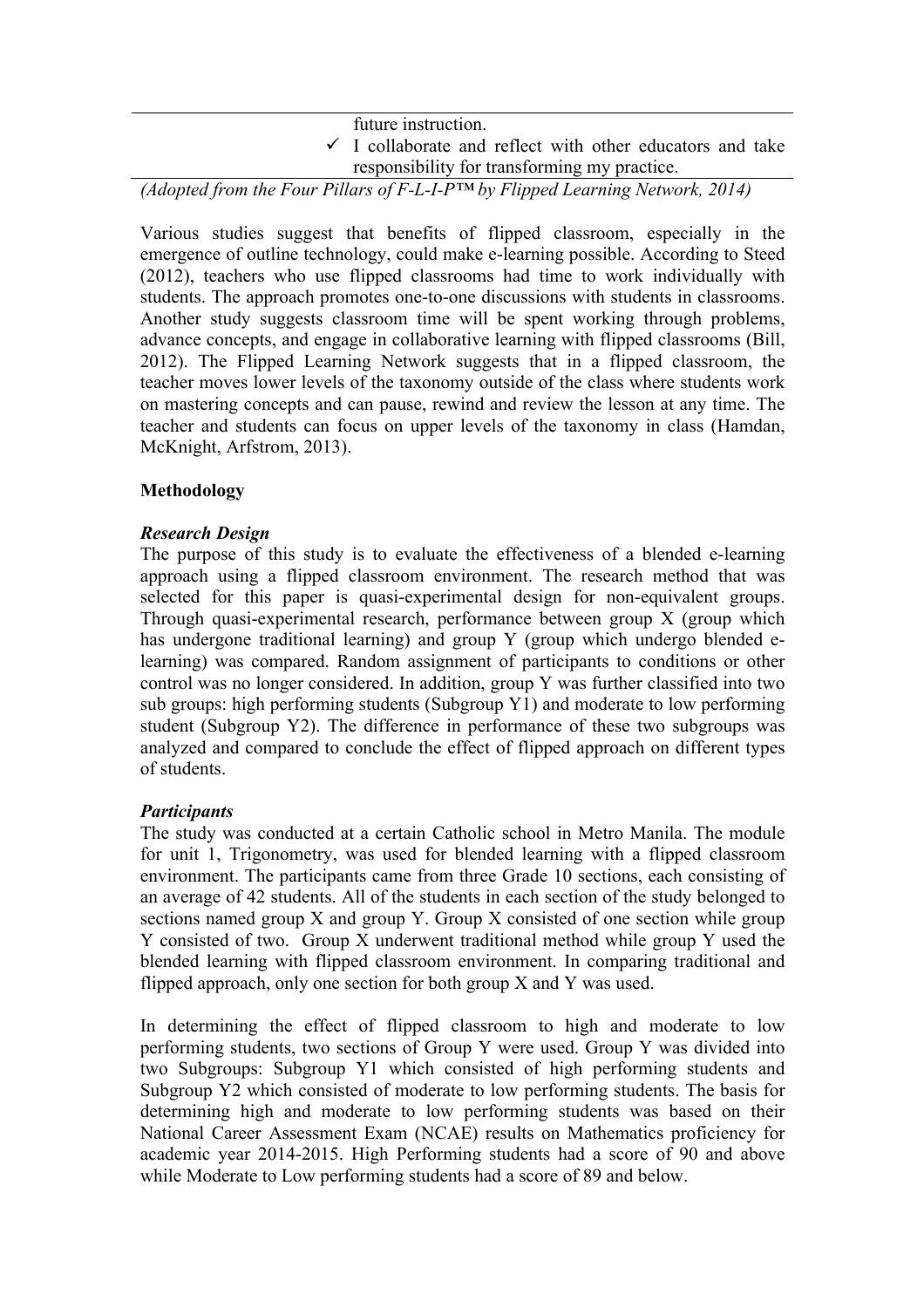competencies in the Department of Education K-12 curriculum were used in the tests. Table 2 shows the table of specifications used for the pre and post tests.

#### *Procedure*

To evaluate the efficiency of a blended e-learning approach in a flipped classroom environment, a module was produced by the researcher and was used in class. In preparation of the module, a curriculum map was first created. Topics, standards, and activities that were implemented during the course of the unit were based in the curriculum map. Specifically, the curriculum map is a matrix in which the following are listed: unit topics, content and performance standards, essential questions, enduring understanding, transfer goals, skills, assessments, and strategies.

In preparing the module, the Lasallian Learning Module format was used as a template. The module caters to the "Backward Design" since it starts with determining the desired outcomes which will establish the design of curriculum units, performance assessments, and classroom instruction (Wiggins & McTighe, 2005). Aside from standards and expected outcomes, also included in the module is the lesson flow for the whole unit. Since blended e-learning was the approach used in the module, there is be a portion where blended tools are be listed i.e. face to face and elearning activities are two dimensions of blended tools.

A pre-test was conducted to students before implementing the revised module. This test determined the prior knowledge of the students. These scores were compared to their post test to see the difference in performance before and after implementing the module. The same pre-test will be given to all students of group X and group Y. The 15-item pre-test was answered for 30 minutes. A brief clarification before the pre-test in which details about the objective, mechanics, time duration, and other instructions in answering the test was given.

The module was implemented after the students took their pre-test. Different modules were given to group  $X$  and group  $Y$ . Group  $X$ , as the controlled group, took the module that uses a traditional approach, while group Y, as the experimental group, took the module that uses blended e-learning approach. The module for group X had the following flow for the lessons: First part includes in-class activities which are teacher-centered and uses lecture method, the second part includes out-of-class activities that consists of student-centered formative assessments. The module of group Y had the following flow for the lesson: First part includes out-of-class teachercentered activities with online lecture as a method while the second part includes student-centered formative assessment. Figure 2 shows the process of implementation of the module with the pre and post test.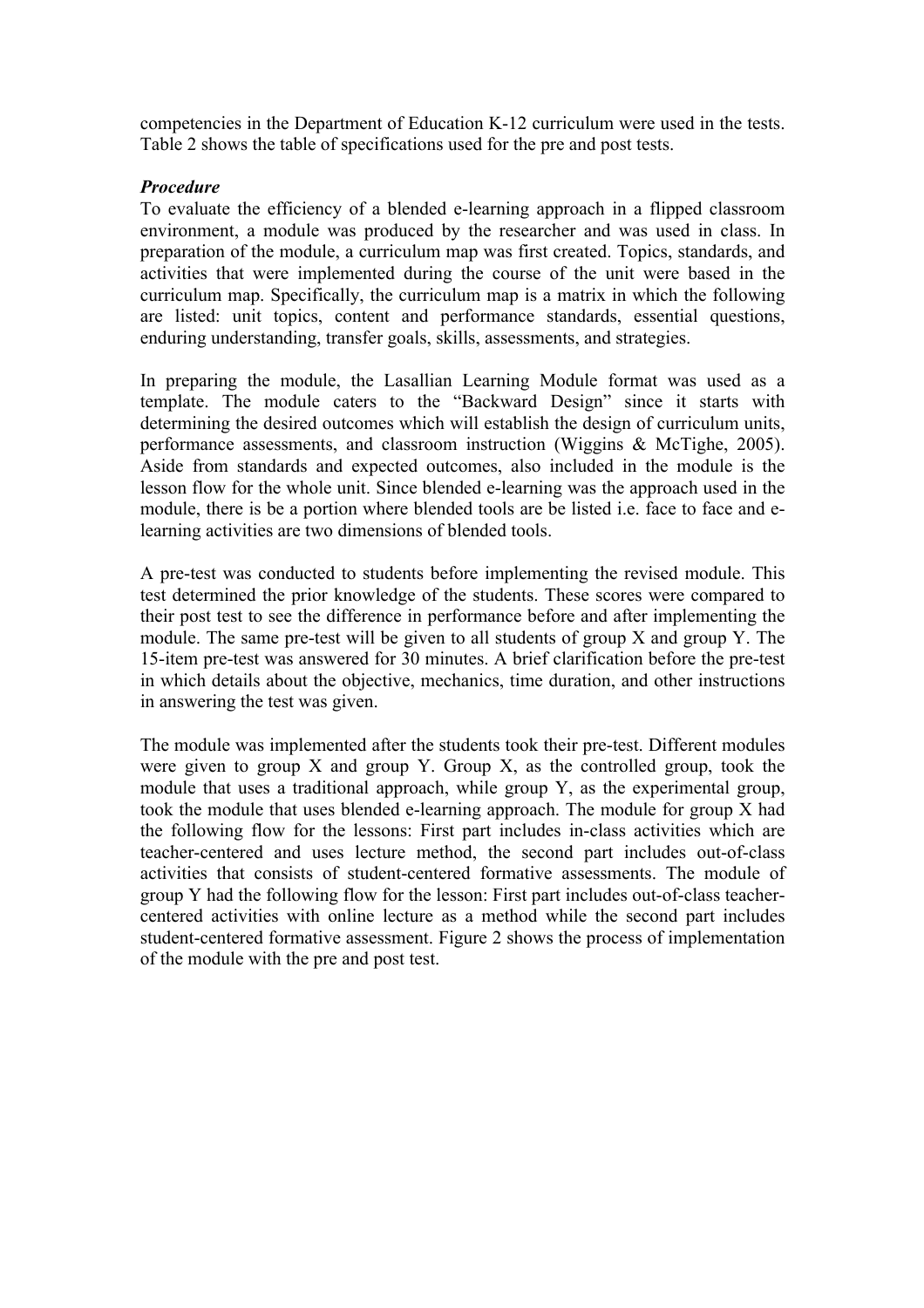

Figure 2: Module Implementation

A post-test was given at the end of the unit. The test, served as their final scores, was compared to their pre-test scores to see the difference in performance before and after implementing the module. The same post-tests were given to all students of groups X and Y. The tests were answered by the students for 30 minutes. A brief clarification was given before the post-tests in which details for the mechanics and time duration were discussed.

Data from the assessments were analyzed to determine the following: the effectiveness of the flipped classroom, the difference of flipped classroom to traditional classroom, and the effect of flipped classroom to high and moderate to low performing students.

# *Statistical Treatment*

The data were analyzed using two statistical treatments: t-test of dependent means and Analysis of Covariance (ANCOVA). To find out if the flipped classroom has a significant effect on the performance of the students, t-test of dependent means was used to compare the scores on pre and post tests of students. The result determined that the intervention caused significant increase on the performance of the students.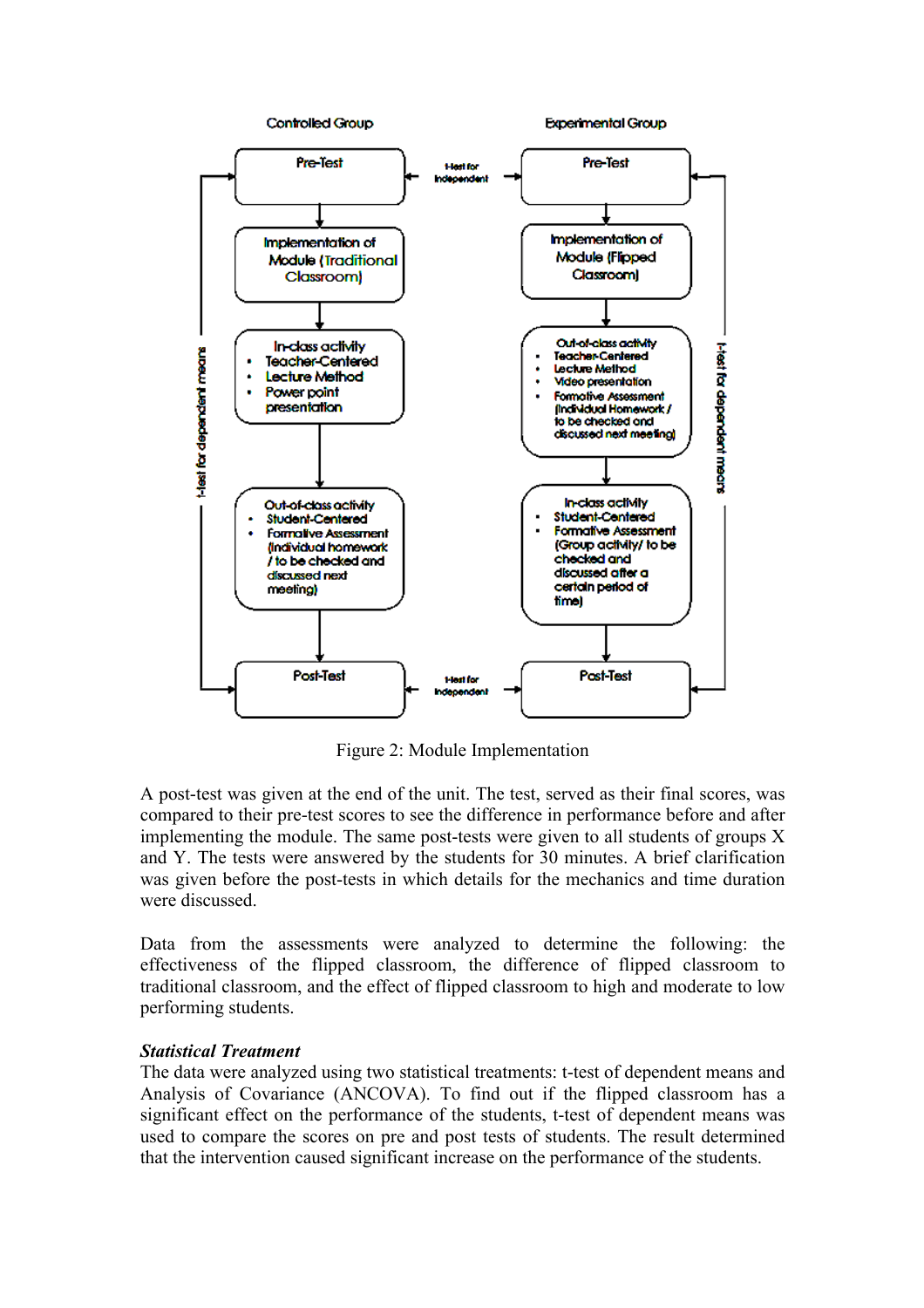ANCOVA was used to determine if the academic achievement of students who have experienced flipped approach is significantly different to students who have undergone traditional approach. ANCOVA is an analysis procedure for looking at group effects on a continuous outcome when some other continuous explanatory variable also have an effect on the outcome. To determine the difference between the traditional and flipped approach, the post tests of group X and group Y were compared considering the results of the pre-tests of the two groups. The treatment showed the difference of the two approaches (traditional or flipped) affected the post test scores considering the covariate which is the pre test scores.

To find out the effect of a flipped classroom to high and moderate to low performing students, t-test of dependent means and ANCOVA were used. T-test determined the effect size of flipped classroom to the performance of Subgroup Y1 and Y2.

#### **Results**

# *Effectiveness of flipped classroom in improving students' trigonometric achievement*

The first analysis showed the effectiveness of blended e-learning in a flipped classroom environment by inspecting the significance of difference between the pretest and post-test scores before and after the intervention respectively. To analyze pretest and post test scores of flipped classroom group (Group Y), t-test of dependent means with 95% confidence is used. Results are shown in Table 2.

| Table 2. Comparison of pre-and post-test results of implied classificant group |        |        |         |      |           |
|--------------------------------------------------------------------------------|--------|--------|---------|------|-----------|
|                                                                                | M      | SD     | t-value |      | Cohen's d |
| <b>Post Test</b>                                                               | 10.348 | 2.8148 |         |      |           |
| <b>Pre Test</b>                                                                | 3.350  | 1.3269 | 17.333  | .000 | 3.180     |

Table 2: Comparison of pre and post test results of flipped classroom group

Results show the difference between the post and pre test to be statistically significant where  $t = 17.333$ ,  $p < .05$ ;  $d = 1.56$ . The effect size for this analysis ( $d = 3.180$ ) was found to exceed Cohen's (1988) convention for a large effect ( $d = .80$ ). These results indicate that the post test scores of the students were significantly higher than their pre test results. Consequently, effect size suggests that the intervention of flipping the classroom shows a large effect on the students' trigonometry achievement.

Flipped classroom is expected to cause significant change to students' performance before and after instruction. Nevertheless, results show that flipped classroom is an effective method in delivering instruction to students.

# *Comparison of students' performance under flipped classroom and traditional classroom*

The second analysis examined the effectiveness of flipped classroom environment as compared to a traditional classroom. To compare the two classroom environments, the effect sizes of the traditional classroom group (Group X) and flipped classroom group (Group Y) was determined. Results are shown in Table 3. Additionally, the significance of the difference between the two approaches will be determined by using analysis of covariance with 95% confidence level. Results are summarized in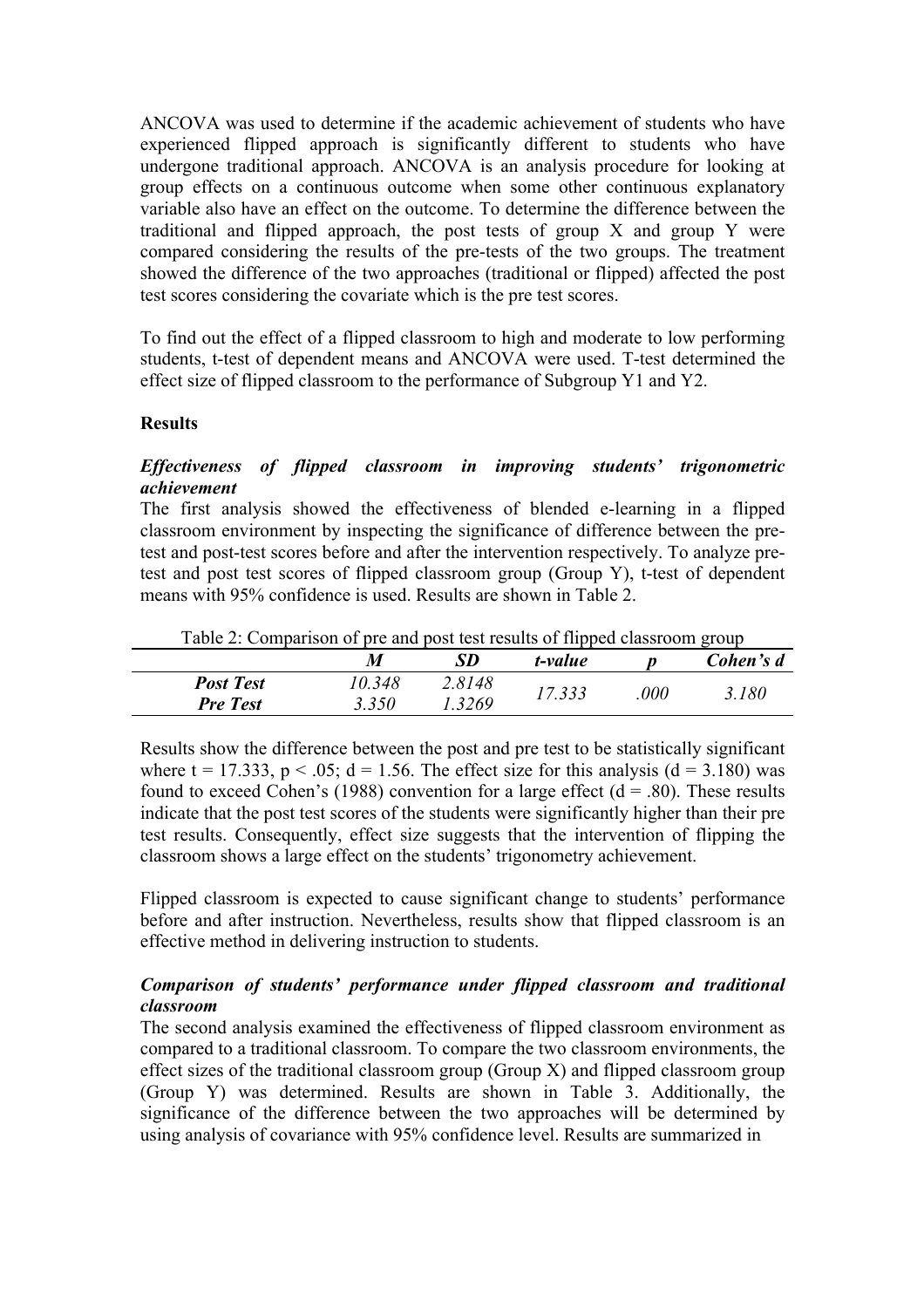|                                        |                       | M              | <b>SD</b>      | t-value        | $\boldsymbol{p}$ | Cohen's<br>d |
|----------------------------------------|-----------------------|----------------|----------------|----------------|------------------|--------------|
| <b>Traditional</b><br><i>(Group X)</i> | Post Test<br>Pre Test | 9.806<br>4.417 | 3.362<br>1.779 | 8.706          | .000             | 2.004        |
| <b>Flipped</b><br>(Group Y)            | Post Test             | 10.906         | 2.728          | 13.831<br>.000 |                  |              |
|                                        | Pre Test              | 3.281          | 1.198          |                |                  | 3.619        |

Table 3: Effect Sizes of Traditional and Flipped Classroom Group

Table 4.

| Table 4: Comparison of Traditional and Flipped Classroom Group |       |       |                |     |
|----------------------------------------------------------------|-------|-------|----------------|-----|
|                                                                |       | SD    | <i>F-value</i> |     |
| <b>Traditional (Group X)</b>                                   | 9.81  | 3.362 | 1.837          | 180 |
| <b>Flipped (Group Y)</b>                                       | 10 91 | 2.728 |                |     |

It is implied by the results in Table 3 that traditional classroom environment and flipped classroom environment caused significant change on the performance of students (Traditional t = 8.706, p < .05; Flipped t = 13,831, p < 0.05). Furthermore, the effect sizes of the two approaches differ in which traditional classroom had Cohen's d value of 2.004 while flipped classroom had a d value = 3.619. Even though effect sizes of the two approaches differ, the interpretation remains the same as the values of Cohen's d exceeds 0.80 interpreted as large effect (Cohen's, 1988). Table 4 summarizes the results of analysis of covariance between post test scores of traditional classroom and flipped classroom groups given pre-test scores as a covariate. Results of ANCOVA ( $F = 1.837$ ,  $p > 0.05$ ) suggest that although the effect sizes of the two approaches differ, the two approaches are still not significantly different with each other. This implies that the change of performance caused by flipped classroom is statistically same as the change caused by the traditional classroom.

From the results, it could be interpreted that the type of classroom approach was not the most influential factor in the performance of the students. The classroom situation had various factors other than the order of in-class and out-of-class activities which is the emphasis of flipped classroom. Factors that could be considered are the following: teacher knowledge, enthusiasm and responsibility for learning; classroom activities that encourage learning; assessment activities that encourage learning through experience; effective feedback that establishes the learning processes in the classroom; and effective interaction between the teacher and the students (Gurney, 2007). The researcher considers the possibility that these other factors which affect students' performance remained the same between traditional and flipped classroom results.

# *Effectiveness of flipped classroom environment for High and Moderate to Low performing students*

The third analysis was directed at investigating the effect of flipped classroom environment on two types of students: high and moderate to low performing students. T-test of dependent means is used to see the difference of effect of flipped classroom to the two different types of students; on the other hand, ANCOVA is used to evaluate the significance of this difference. Results are shown in Table 5 and 6.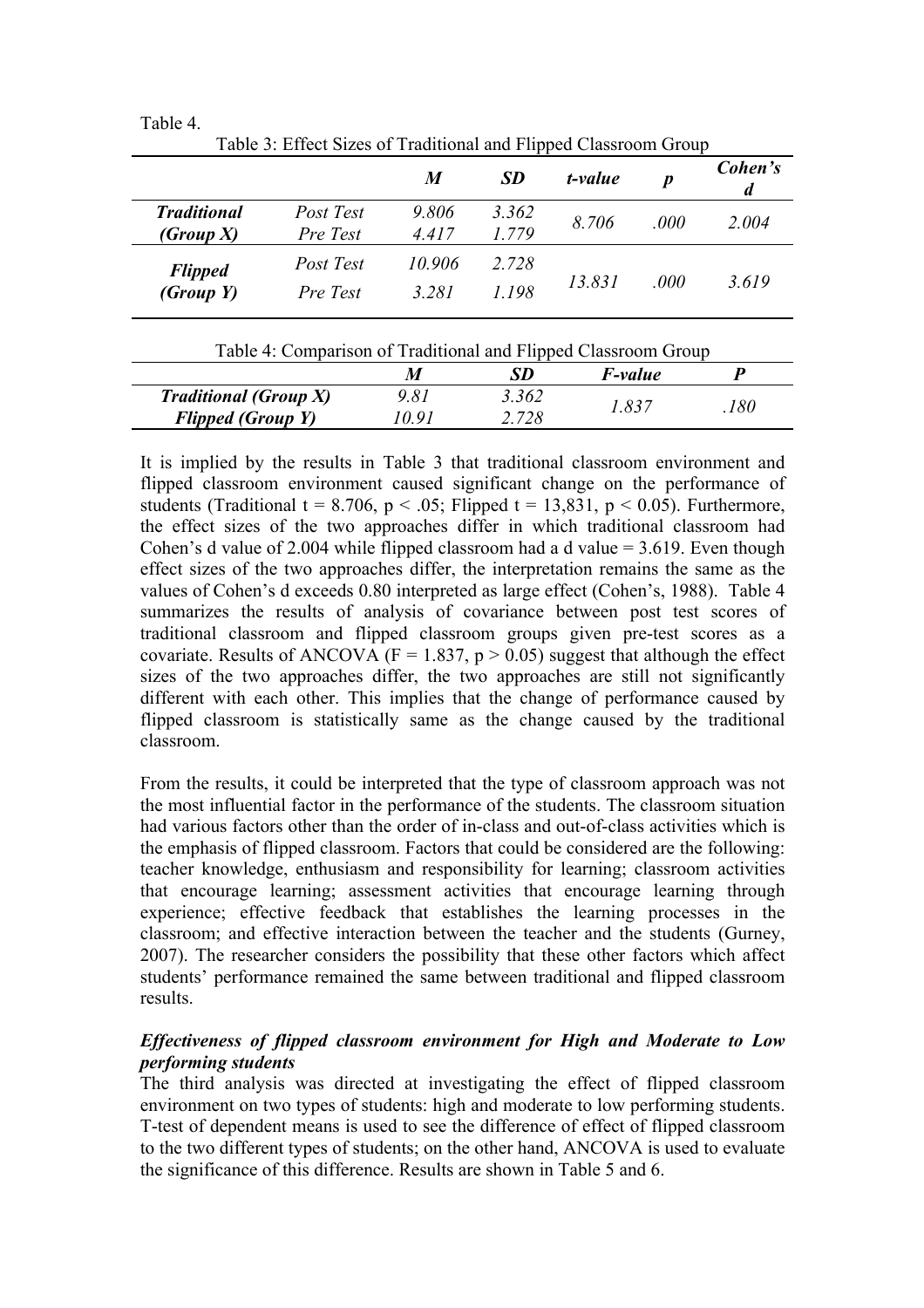|                           |                       | $\boldsymbol{M}$ | <b>SD</b>      | t-value | $\boldsymbol{p}$ | Cohen's<br>d |
|---------------------------|-----------------------|------------------|----------------|---------|------------------|--------------|
| <b>High</b>               | Post Test<br>Pre Test | 11.424<br>3.333  | 2.180<br>1.315 | 16.876  | .000             | 4.494        |
| <b>Moderate to</b><br>Low | Post Test<br>Pre Test | 9.273<br>3 7 2 7 | 2.992<br>1.329 | 10.167  | .000             | 2.245        |

Table 5: Pre and Post Test Results of High and Moderate to Low Performing Students

| Table 6: Comparison of High and Moderate to Low Performing Students |         |       |                |      |  |  |
|---------------------------------------------------------------------|---------|-------|----------------|------|--|--|
|                                                                     | M       | SD    | <i>F-value</i> |      |  |  |
| High                                                                | 11.424  | 2.180 | 10.165         | .002 |  |  |
| <b>Moderate to Low</b>                                              | 9 2 7 3 | 2.992 |                |      |  |  |

Table 5 presents the effect size of flipped classroom environment to high performing students and moderate to low performing students. According to the result, flipping the classroom has both significant effects on both high and moderate to low performing students (High t = 16.876, p < .05; Moderate to Low t = 10.167, p < 0.05). In addition, data show that flipped classroom had a different effect size to the two groups. The effect size for high performing students was  $d = 4.494$  while the effect size for moderate to low performing students was  $d = 2.246$ . The two groups may have different value of effect sizes; however, their effect sizes both still exceed Cohen's (1988) convention for a large effect  $(d = .80)$ . This suggested that flipped classroom environment had a strong effect on students' achievement for both high and moderate to low performing groups. Results shown in Table 6 ( $F = 10.165$ ,  $p < 0.05$ ) imply that there is a significant difference between the effect of flipped classroom to high and moderate to low performing students. The result suggests that flipped classroom was significantly more effective to high performing students compared to moderate to low students.

The result for flipped classroom being differently effective to different types of students could be explained by this possible scenario. A flipped classroom environment requires complete compliance to the given out-of-class activities thus, self-study. The ability to self-study is a trait of a high performing student therefore making flipped classroom effective to this type of students compared to moderate to low performing students.

#### **Summary**

By quantitatively analyzing the results of the students' pre-test, post test, and national career achievement examination (NCAE) mathematics proficiency, the researcher come up with the following conclusions:

- 1. Flipped classroom environment had a large significant effect  $(d = 3.180)$  in improving the trigonometry performance of the students.
- 2. Flipped classroom environment had a quite larger effect  $(d = 3.619)$  in improving students' performance compared to traditional classroom environment ( $d =$ 2.004); however, this difference of effect is considered not statistically significant  $(F = 1.837, p > 0.05)$ .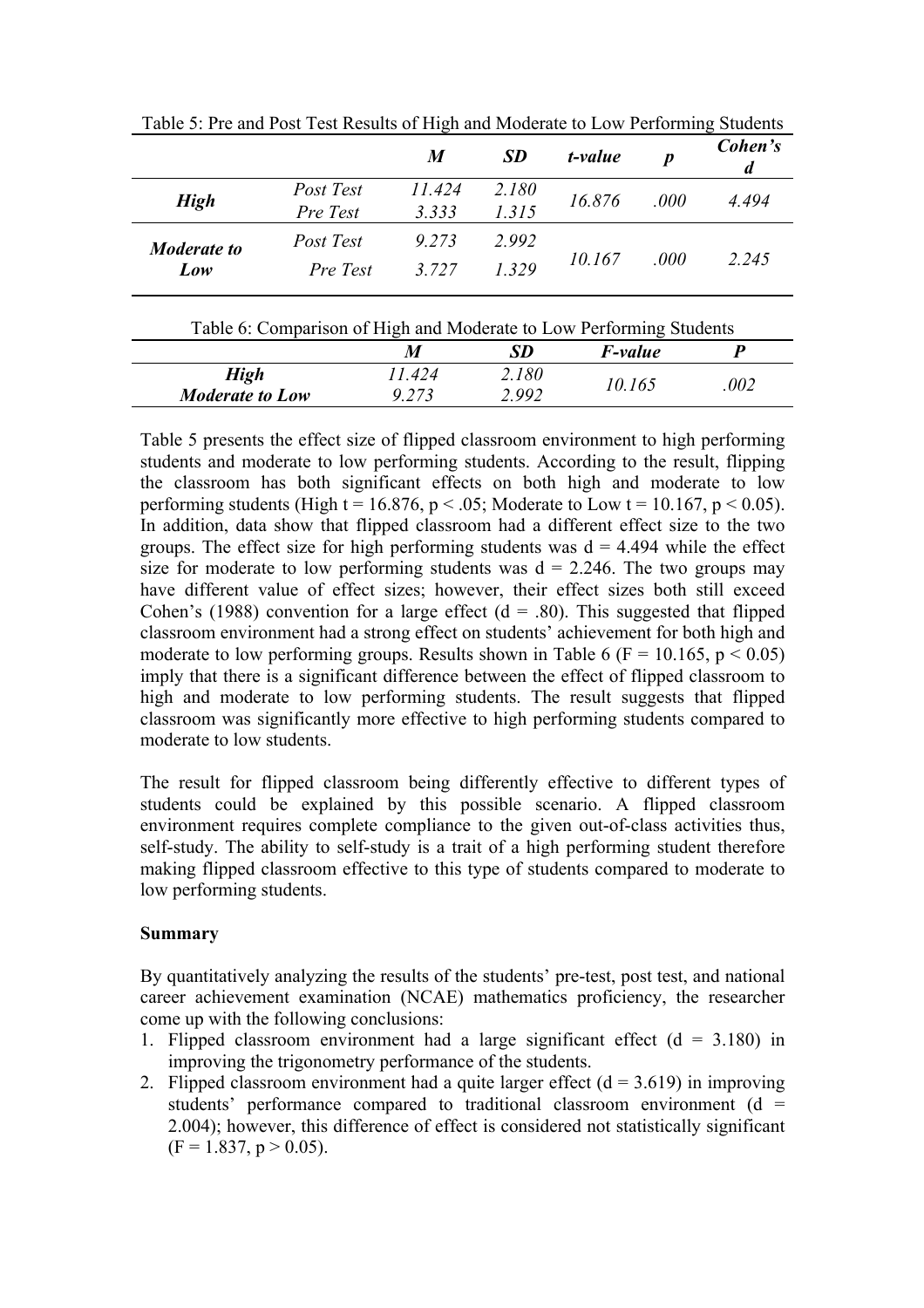3. While a flipped classroom environment had a large significant effect in trigonometry achievement of both high performing students  $(d = 4.494)$  and moderate to low performing students  $(d = 2.246)$ , the effectiveness of flipped classroom is significantly larger to high performing students compared to moderate to low performing students ( $F = 10.165$ ,  $p < 0.05$ ).

#### **Recommendations**

In light of the findings of this study, for future researchers who will be interested in further continuing or improving the study, the research offers the following recommendations:

- 1. Continue to use the advantage of technology in improving the delivery of instruction such as but not limited to using a flipped classroom environment.
- 2. Consider the order of in-class and out-of-class activities as a factor in improving students' achievement; however, there are other factors needed to be considered other than this order that is possibly a greater factor in improving achievement.
- 3. Use current data of the class from standardized tests, previous grades, and others in planning the method or approach of instruction. Data from students suggest variability which is needed to be considered as an important factor of their achievement.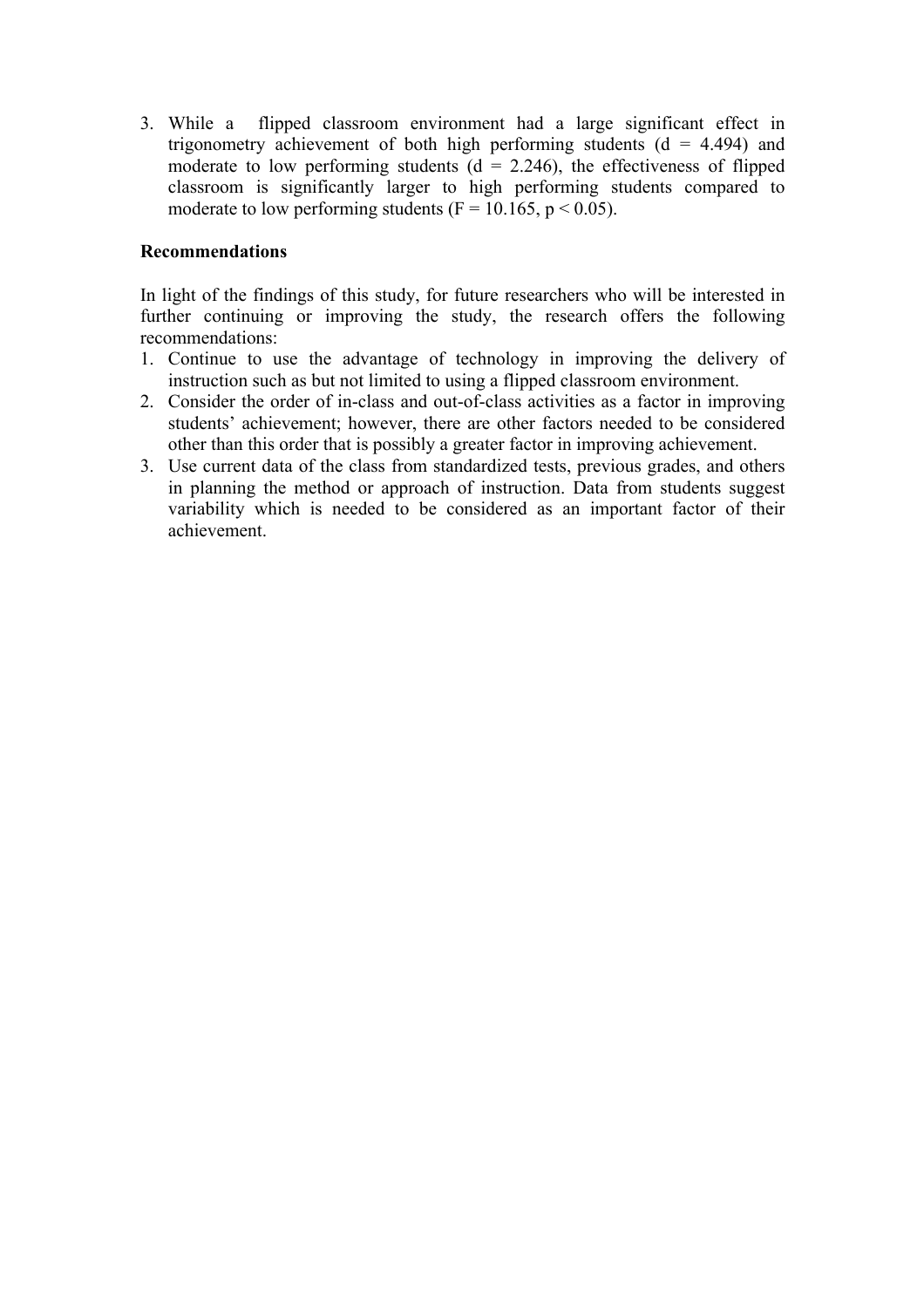#### **Reference**

Al Musawi A. (2011). Blended Learning. Journal of Turkish Science Education, Volume 8, Issue 2, June 2011. Turkey

Bishop J. L., Verleger M. (2013).The Flipped Classroom: A Survey of the Research.American Society for Engineering Education. USA

Boyer A. (2013).The flipped classroom [online]. TLN Journal, Vol. 20, No. 1, Kolbe Catholic College

Center for Educational Research and Innovation (2008). 21st Century Learning: Research, Innovation and Policy. OECD/CERI International Conference "Learning in the 21st Century: Research, Innovation and Policy"

Cohen J. (1988). Statistical Power Analysis for the Behavioral Sciences 2nd edition. Lawrence Erlbaum Associates, Publishers. New York

Flipped Learning Network (2014). The Four Pillars of F-L-I-P<sup>TM</sup>. www.flippedlearning.org/definition.

Friesen S., Jardine D. 21st Century Learning and Learners. Western and Northern Canadian Curriculum Protocol, Galileo Educational Network. Canada

Graham C. (2004). Blended Learning Systems: Definition, Current Trends, And Future Directions. Handbook of blended learning: Global Perspectives, local designs. San Francisco, USA

Gurney P. (2007). Five Factors for Effective Teaching. New Zealand Journal of Teachers' Work, Volume 4, Issue 2, 89-98, 2007

Hamdan N., McKnight P., McKnight K., Arfstrom K. (2013). A White Paper Based on the Literature Review Titled A Review of Flipped Learning. Flipped Learning Network.

Hrastinski S. (2008). Asynchronous and Synchronous E-Learning. EDUCAUSE Quarterly, vol. 31, no. 4 (October–December 2008)

Kleber J. (2015). Differentiation through Blended Learning.Association of California School Administrators. Sacramento, USA

Naidu S. (2006). E-Learning: A Guidebook of Principles, Procedures and Practices, 2nd Revised Edition. New Delhi, India: Commonwealth Educational Media Center for Asia (CEMCA), and the Commonwealth of Learning

Oliver M., Trigwell K. (2005). Can 'Blended Learning' be redeemed?. E-Learning and Digital Media, 2(1), 17-26